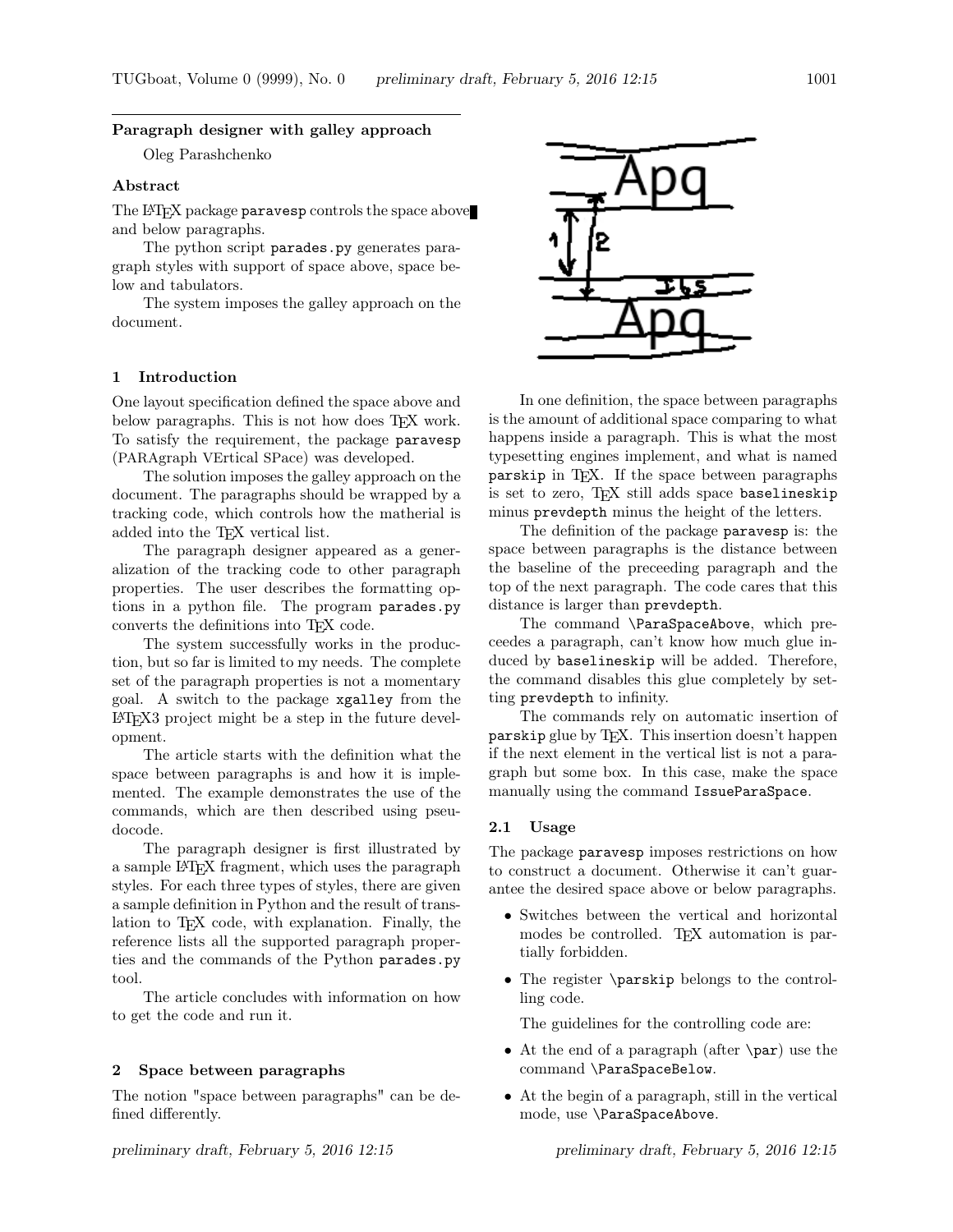• At the begin of a block content, for which TFX will not insert \parskip automatically, use the both \ParaSpaceAbove and \IssueParaSpace. An example:

#### ...

```
\ParaSpaceAbove{20pt}%
{\HeadingStyle Heading}\par
\ParaSpaceBelow{20pt}%
\ParaSpaceAbove{10pt}%
An usual paragraph of text...\par
\ParaSpaceBelow{10pt}%
\ParaSpaceAbove{10pt}%
Yet another usual paragraph of text...\par
\ParaSpaceBelow{10pt}%
\ParaSpaceAbove{20pt}\IssueParaSpace
\vbox{\fbox{Some info-box}}%
\ParaSpaceBelow{20pt}%
...
```
# 2.2 Technical details

Below is the simplified approximation what happens. The special cases are not shown.

After \ParaSpaceBelow{length}:

- vertical list is not changed
- parskip  $:=$  length prevdepth
- prevdepth is not changed

The command \ParaSpaceBelow splits its argument on two lengths, prevdepth and parskip. This is a precaution for the case if the the next element in the vertical list is not controlled by galley. Thanks to the retained prevdepth, a possible layout corruption is avoded.

After \ParaSpaceAbove{length}:

- vertical list: vskip -prevdepth, penalty as before vskip
- parskip :=  $max(length, old \ length)$
- prevdepth  $:= -1000$ pt

After \IssueParaSpace:

- vertical list: vskip parskip, penalty as before vskip
- parskip  $:= 0$ pt
- prevdepth  $:= -1000pt$

After \IgnoreSpaceAboveNextPara:

- vertical list is not changed
- parskip  $:= -0.01$ pt
- prevdepth is not changed

The special case is parskip less than 0pt, which cancels the vertical spacing. It is useful when display

content (image, list etc) is the first element inside a table cell.

# 3 Paragraph designer

The paragraph designer transforms Python objects with desired paragraph properties into TFX code which implements these properties.

The main benefit is that the paragraphs definitions can be constructed in such way that the repetitions (for example, font names) can be extracted into common settings.

The system proposes that every block-level element of a document should be wrapped into a command or an environment, which support the galley approach. The suggested sorts of the paragraphs:

- long body text paragraphs, wrapped by an environment,
- short paragraphs, wrapped by a command, and
- short paragraphs with tabstops, also wrapped by a command.

The document, made using this approach, looks structured. Here is an example.

```
\HeadI{Universal Declaration of Human Rights}
\HeadII{Preamble}
```
\begin{para}Whereas recognition...\end{para} \begin{para}Whereas disregard and contempt...\end{para}

... \HeadII{Article 14} \begin{udhrlist} \listitem{1}{Everyone has the right ...} \listitem{2}{This right may not be invoked ...} \end{udhrlist}

The sample is generated automatically from the XML source. The generation script, the paragraph styles as Python definition and .sty result, the result are included by the package in the directory udhr.

# 3.1 Example: the command "HeadI"

Commands are recommended for small paragraphs, such as headings and captions.

\HeadI{Universal Declaration of Human Rights}

A sample definition in Python:

```
add_style(ParagraphOptions(cmd='HeadI',
    space_above='20pt',
    space_below='20pt',
    fontsize='12pt', baseline='14pt',
    fontcmd=r'\fontseries{b}\selectfont',
    afterpar=r'\nobreak',
    ))
```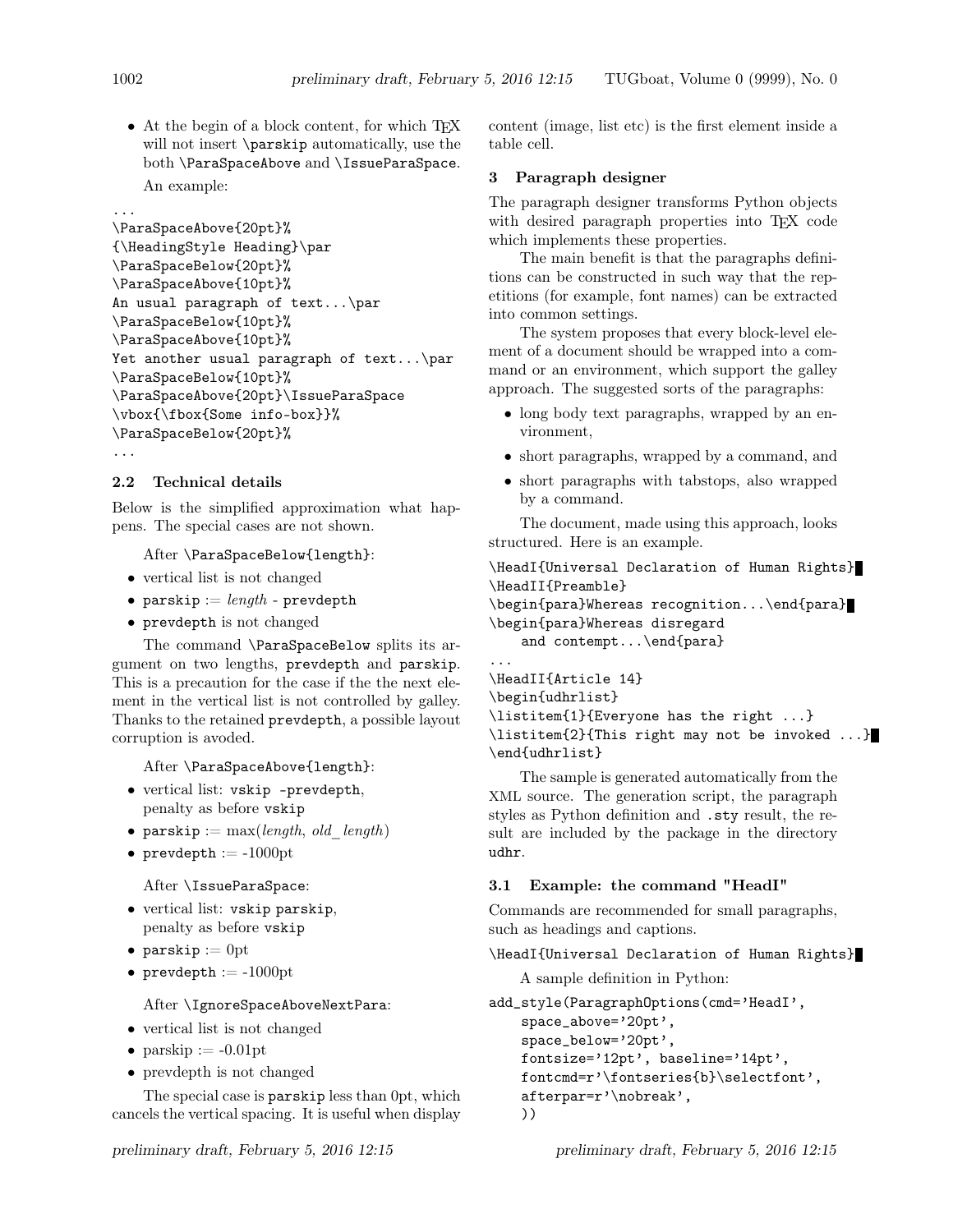The properties of the paragraph are stored inside the object ParagraphOptions. Like in many other programming languages, the backslash-symbol  $(\setminus)$  is a control symbol and should appear in strings escaped  $(\setminus)$ . An alternative as used in the example is to prefix the string with "r", which disables the control character.

The function add\_style remembers the object in the styles-list. At the end of the python script, the objects in the list are converted to T<sub>E</sub>X code.

The result of the conversion:

```
\newcommand{\HeadI}[1]{{%
\fontsize{12pt}{14pt}\fontseries{b}\selectfont%
\ParaSpaceAbove{20pt}%
\noindent #1\par}%
\nobreak\ParaSpaceBelow{20pt}}
```
The pecularities are:

- The paragraph is created explicit with \noindent #1\par.
- The text and the pre-paragraph settings are inside a group. This way the settings such as font change work only for the given paragraph and do not affect the rest of the text.

### 3.2 Example: the environment "para"

Environments are recommended to wrap paragraphs in the text body.

```
\begin{para}Whereas recognition...\end{para}
\begin{para}Whereas disregard
    and contempt...\end{para}
```
A sample definition in python:

```
add_style(ParagraphOptions(cmd='paracmd',
    env='para',
    space_above='10pt plus1pt minus1pt',
    ))
```
The result of the conversion in a sty-file:

```
\newenvironment{para}{%
\ParaSpaceAbove{10pt plus1pt minus1pt}%
\noindent \ignorespaces}
{\par\global\def\pd@after@para{%
\ParaSpaceBelow{0pt}}%
\aftergroup\pd@after@para}
```
The paragraph is started explicitely with the command \noindent followed by \ignorespaces and finished also explicitely with \par.

The changes inside an environment, including post-paragraph settings, are local and automatically discarded when the environment group is finished. Therefore, using \aftergroup, the post-paragraph settings are applied after the end of the environment.

## 3.3 Example: tabstops in "listitem"

Paragraph with tabstops are used to implement list items, captions, table of content entries and similar elements. The list paragraphs in the following example have one tabstop to store the list numbering.

\listitem{1}{Everyone has the right ...} \listitem{2}{This right

may not be invoked ...}

A sample definition in python:

add\_style(ParagraphOptions(cmd='listitem', moresetup='\\interlinepenalty=150\\relax', space\_above='8pt',

boxes=(('0cm', '0.5cm'),), leftskip='0.5cm'))

The argument boxes is a list of pairs. Each pair gives the offset of the tabstop from left and the width of the box. Due to pecularities of Python, oneelement lists of pairs should have an extra comma inside.

The text of paragraphs should be tuned manually to avoid overlapping with the tabstop boxes. In this example the left margin is set to 0.5cm using \leftskip. To get the margin right, I use \hsize.

The result of the conversion in a sty-file is complicated:

```
\newcommand{\listitem}[2]{{%
\ParaSpaceAbove{8pt}%
\interlinepenalty=150\relax%
\noindent \advance\pd@leftskip by 0.5cm %
\hbox to 0pt{\hss\hbox to 0.5cm{#1\hss}%
\dimen0=0.5cm %
\advance\dimen0 by -0cm %
\advance\dimen0 by -0.5cm \hskip\dimen0}%
\the\everypar #2\par}%
\ParaSpaceBelow{0pt}}
```
The skeleton of the list paragraph are these elements:

\noindent tabstops \everypar text \par

The use of \noindent and \par is clear. The paragraph starts with the tabstop boxes, TEX does not insert \everypar automatically, therefore the code does it.

The token \pd@leftskip is a let-synonym for \leftskip. In the right-to-left document you would prefer to set the token to \rightskip.

A tabstop is constructed from two nested boxes. The inner box gives the width of the tabstop and aligns the content to the left:

\hbox to WIDTH{CONTENT \hss}

The outer box puts the inner box at the right offset

\hbox to 0pt{\hss INNER\_BOX%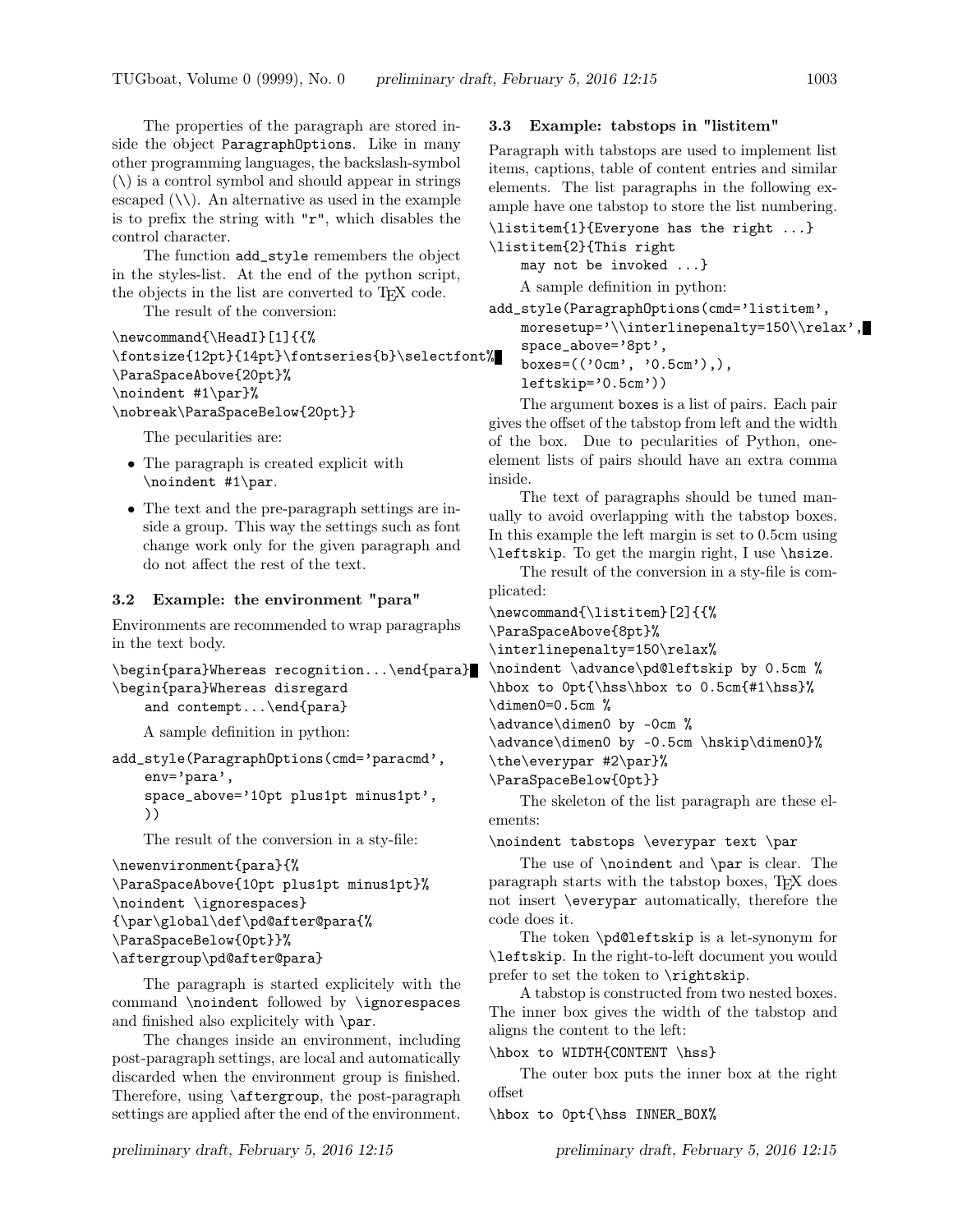\dimen0=LEFTSKIP \advance\dimen0 by -OFFSET \advance\dimen0 by -WIDTH \hskip\dimen0}%

The calculation is not obvious. The following image provides the source for it.



The image reflects how the boxes, glues and lengths are related. We see that  $offset+width+x$ is leftskip, therefore x (\dimen0) is leftskip minus offset minus width.

## 4 Paragraph designer referense

Denomination. cmd, env, stylecmd. These are the names for the generated commands and environments.

An examples of cmd and env are already given. The command for stylecmd makes a character style, which affects the font and doesn't set the paragraph properties (vertical spacing, tabulars etc).

A sample paragraph definition:

## ParagraphOptions(cmd="Caption,

stylecmd="UseCaption", ...)

In a LATEX document you can write:

{\UseCaption Article 1.} All human beings are born free and equal in dignity ...

All the three denominators can be mixed together at once. You must specify cmd even if you don't need it.

#### Fonts. fontsize, baseline, fontcmd.

The only supported font properties are its size and baseline. The rest properties, such as width or serie, should be manually defined in fontcmd:

```
ParagraphOptions(...,
```
fontcmd=r'\fontseries{b}\selectfont', ...)

Dimensions. leftskip, hsize, space\_above and space\_below.

The names are self-explaining.

The default value for space\_above and also for space\_below is 0pt. It means that if you haven't given a value, then two consequent paragraphs will

touch each other, like if \nointerlineskip were given between them.

Use the special value #natural to disable the use of \ParaSpaceAbove or \ParaSpaceBelow and activate instead the default TEX behaviour.

ParagraphOptions(..., space\_above='#natural', space\_below='#natural', ...)

Tuning. moresetup, afterpar, preamble\_arg1, preamble\_arg2, preamble\_arg3, preamble\_arg4.

The content of moresetup is literally copied into the style difinition at the end of the paragraph setup, just before \noindent. A few ideas what can be set in moresetup:

- A color of the paragraph text,
- \penalty to suggest a page break,
- \interlinepenalty for list item paragraphs, to avoid a page breaks inside.

The content of afterpar is literally copied into the style definition directly after  $\{\ldots\$ par}. This place is good to put \nobreak or some other penalty.

The content of preamble\_argN is copied literally into the style definition directly before #N. Possible applications:

- Add \ignorespaces if the text might contain spuorious spaces at the beginning.
- For list item paragraphs, \hfil centers the tabulator box content, \hfill aligns to the right.

Tabstops. Tabstops are hboxes of a given width at given offset.

```
ParagraphOptions(...,
  boxes=(
    (OFFSET1,WIDTH1),
    (OFFSET2,WIDTH2),
    ...,
    (OFFSETn,WIDTHn)),
  ...)
```
Due to Python pecularities, one-element list of lists should have an additional comma, otherwise Python unwraps one level of parentheses. The correct way is:

## ParagraphOptions(...,

```
boxes=((OFFSET,WIDTH),), # Comma inside
...)
```
All the offsets are relative to the left border of the text flow.

The content of the boxes is left-aligned. To center or right-align the content, add \hfil or \hfill through the parameter preamble\_argN.

Inheritance. The parameter parent uses an already existing paragraph object as the starting point